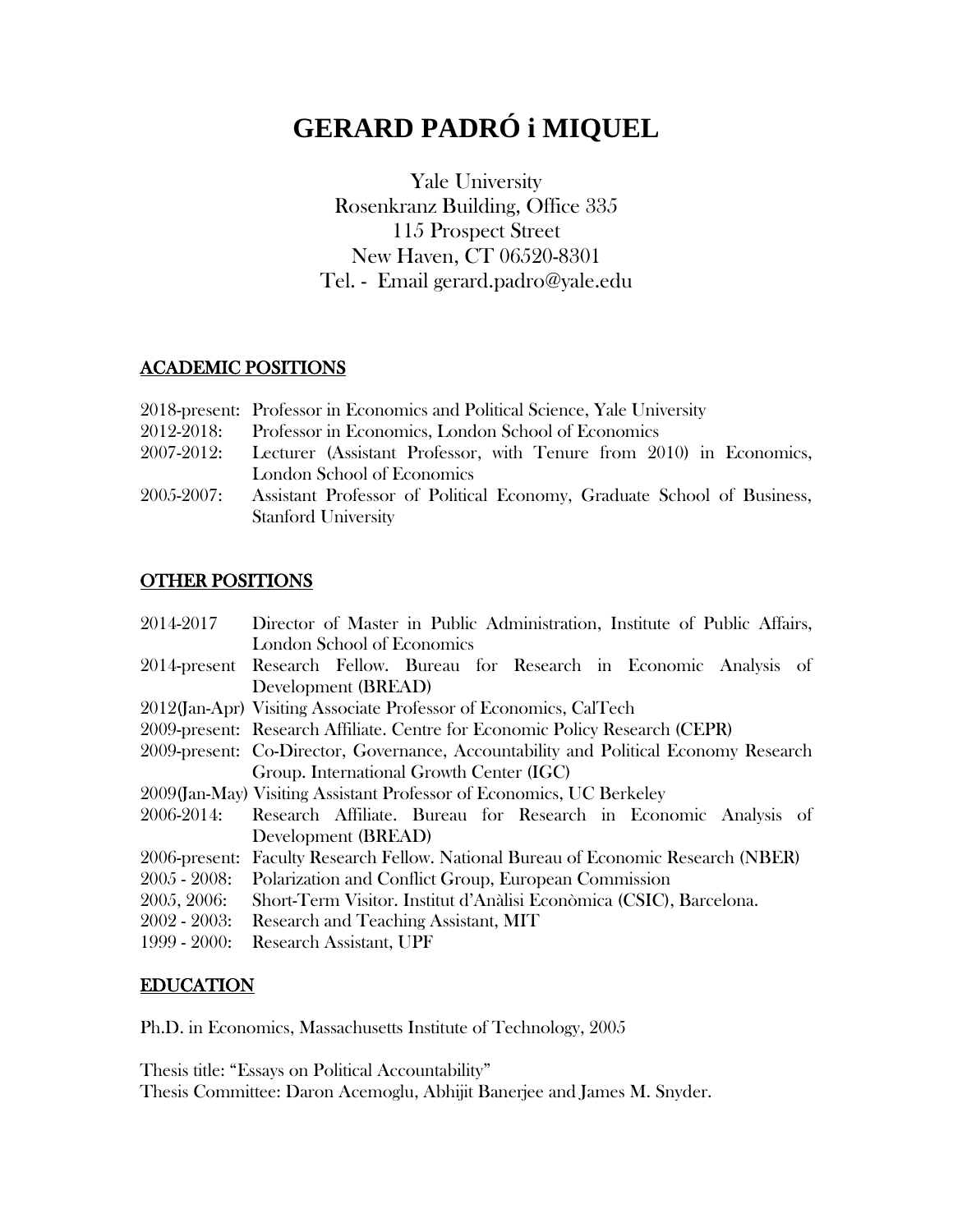M.Sc. in Econometrics and Mathematical Economics, London School of Economics, 2001

B.A. in Economics (highest honors), Universitat Pompeu Fabra (Barcelona), 2000

## HONORS, SCHOLARSHIPS AND FELLOWSHIPS

| 2014-2019: | Department of Defense Minerva Research Initiative                       |
|------------|-------------------------------------------------------------------------|
| 2013:      | XII Fundación Banco Herrero Prize (awarded annually to a Spanish social |
|            | scientist under the age of 40)                                          |
| 2012-2017: | <b>ERC</b> Starting Grant                                               |
| 2010:      | <b>LSE Major Review Teaching Prize</b>                                  |
| 2009-2011: | National Science Foundation Grant (joint with Nancy Qian)               |
| 2008-2011: | <b>ESRC</b> First Grant [Evaluation outcome by ESRC: Outstanding]       |
| 2003-2005: | Fundación Ramón Areces Scholarship                                      |
| 2001-2003: | <b>Bank of Spain Scholarship</b>                                        |
| 2001-2002: | Robert L. Bishop Fellowship, MIT                                        |
| 2001:      | Spanish Ministry of Education: National Graduation Prize in Economics   |
| 2000-2001: | La Caixa and The British Council Fellowship                             |
| 2000:      | UPF Exceptional Prize to the Highest GPA since the Creation of the      |
|            | Department of Economics                                                 |

# ACADEMIC ACTIVITIES

|              | Member of: American Economic Association, European Economic Association, |
|--------------|--------------------------------------------------------------------------|
|              | <b>Econometric Association</b>                                           |
|              | 2015-present: Associate Editor, Quarterly Journal of Economics           |
| 2013-2018:   | Co-Editor, Journal of Development Economics                              |
| 2011-2018:   | Associate editor, Review of Economic Studies                             |
| 2009-2015:   | Associate editor, Economica                                              |
| 2010-2015:   | Associate editor, Journal of the European Economic Association           |
| 2010-2013:   | Associate editor, Journal of Development Economics                       |
| Referee for: | American Economic Journal: Applied, American Economic Review,            |
|              | American Political Science Review, B.E. Journal (Macroeconomics,         |
|              | Economic Analysis and Policy), Econometrica, Economica, Economic         |
|              | Journal, Economics of Governance, Economics and Politics, European       |
|              | Research Council, Games and Economic Behavior, Journal of Conflict       |
|              | Resolution, Journal of Development Economics, Journal of the European    |
|              | Economic Association, Journal of Peace Research, Journal of Political    |
|              | Economy, Journal of Politics, Journal of Public Economics, Journal of    |
|              | Comparative Economics, National Science Foundation, Oxford Economic      |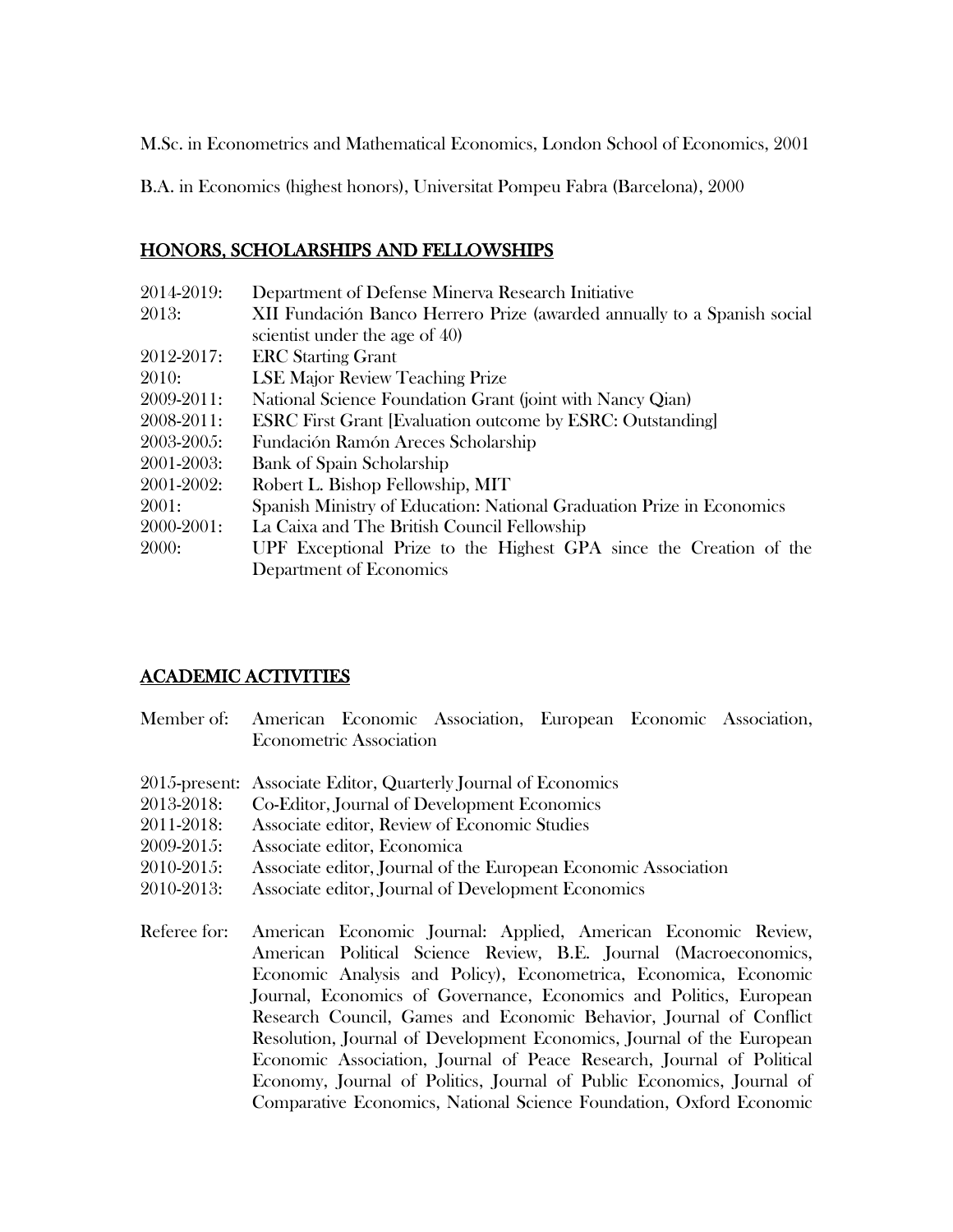Papers, Political Science Research and Methods, RAND Journal of Economics, Review of Economic Design, Review of Economic Studies, Review of Economics and Statistics, Quarterly Journal of Economics, Quarterly Journal of Political Science

| 2011 | Quarterly Journal of Economics | Excellence in Refereeing Award |
|------|--------------------------------|--------------------------------|
| 2013 | American Economic Review       | Excellence in Refereeing Award |
| 2014 | American Economic Review       | Excellence in Refereeing Award |
| 2015 | American Economic Review       | Excellence in Refereeing Award |
| 2016 | American Economic Review       | Excellence in Refereeing Award |

#### ORGANIZED CONFERENCES

| 2015: | Academic Committee Member in Econometric Society Winter Meeting |
|-------|-----------------------------------------------------------------|
|       | (Milan)                                                         |
| 2014: | Academic Committee Member in Econometric Society Winter Meeting |
|       | (Madrid)                                                        |
|       | Academic Committee Member in NBER-CEPR-BREAD conference at      |
|       | <b>LSE</b>                                                      |
| 2012: | Academic Committee Member in EEA Meetings (Malaga)              |
| 2011: | Academic Committee Member in Royal Economic Society (Royal      |
|       | Holloway)                                                       |
|       | Academic Committee Member in EEA Meetings (Oslo)                |
| 2010: | The Political Economy of Economic Development (CREI/CEPR)       |
|       | Academic Committee Member in Royal Economic Society (Surrey)    |
|       | Academic Committee Member in EEA Meetings (Glasgow)             |
| 2009: | Academic Committee Member in Royal Economic Society (Surrey)    |
| 2008: | Polarization and Conflict Project, Winter Meeting (LSE)         |

#### PRESENTATIONS IN CONFERENCES

| Workshop in Political Economy and Economic Policy; Centre for     |
|-------------------------------------------------------------------|
| Globalisation Research                                            |
| Calvó-Armengol Workshop, Barcelona                                |
| Vietnam's Regulatory Process: a policy evaluation workshop        |
| Political Economy of Development and Conflict (UPF-Barcelona GSE) |
| <b>NBER Summer Institute</b>                                      |
| LACEA Conference, Sao Paulo                                       |
| <b>NBER Summer Institute</b>                                      |
| Nemmers Prize Conference (Northwestern)                           |
| V Workshop on Fiscal Federalism (U Barcelona)                     |
| <b>NBER</b> Political Economy meeting                             |
| <b>NBER Summer Institute</b>                                      |
| Nemmers Prize Conference (Northwestern)                           |
| <b>THREAD Workshop (Budapest)</b>                                 |
|                                                                   |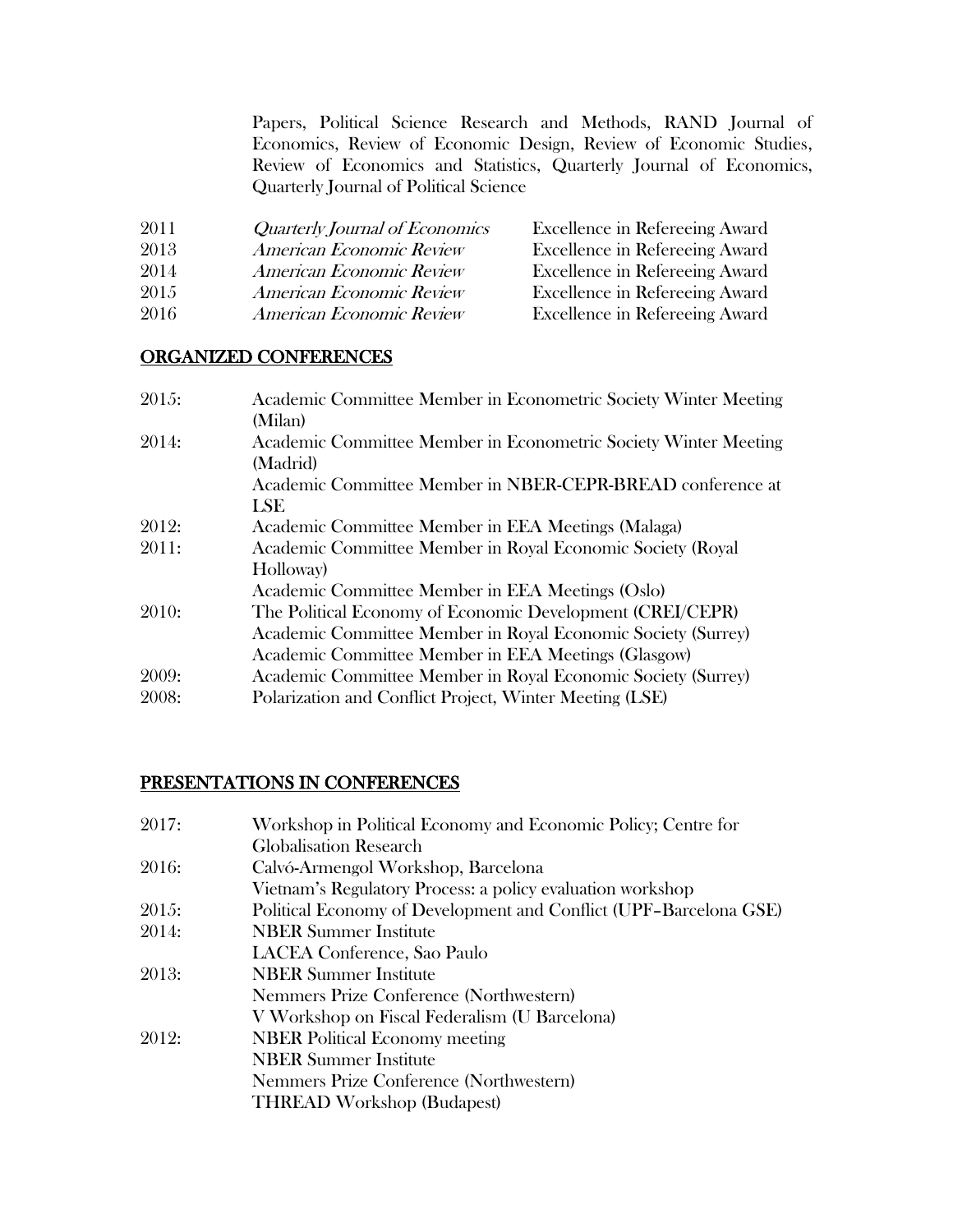|       | Conference on the Economics of Interactions and Culture (Rome)          |
|-------|-------------------------------------------------------------------------|
|       | Conference on Mobile Communications and Corruption (UC San Diego)       |
| 2011: | <b>NBER Summer Institute</b>                                            |
|       | BREAD/CEPR/AMID Development Economics Conference (Paris)                |
| 2010: | MOVE Workshop on Information, Dynamics and Political Decision           |
|       | Making (UAB, Barcelona)                                                 |
|       | CEPR Conference on Development (UPF, Barcelona)                         |
|       | The Social Determinants of Conflict (Fundación Areces, Madrid)          |
|       | Political Economy Research Conference (Stanford U. Kingston, Jamaica)   |
|       | Princeton Conference on Dynamic Political Economy (Princeton)           |
|       | China Summer Institute (Beijing, China)                                 |
|       | <b>OxCARRE Conference</b>                                               |
| 2009: | American Economics Association Meetings (San Francisco)                 |
|       | Rationality and Conflict Workshop (Yale)                                |
|       | The New Political Economy of Trade Workshop (EUI, Florence)             |
|       | <b>ESSET</b> (Gerzensee, Switzerland)                                   |
|       | China Summer Institute (Beijing, China)                                 |
|       | European Economics Association Meetings (Barcelona)                     |
|       | Theory and Field Experiments in Political Economy (Radcliffe Institute, |
|       | Harvard)                                                                |
| 2008: | American Economics Association Meetings (New Orleans)                   |
|       | Endogenous Institutions and Conflict Workshop (UC Berkeley)             |
|       | Federalism and Decentralization (SITE, Stanford)                        |
|       | Designing Democratic Institutions (LSE)                                 |
|       | Polarization and Conflict Project (Spring Meeting, LSE)                 |
|       | China Summer Institute (Dalian, China)                                  |
|       | <b>NBER Political Economy meeting</b>                                   |
|       | <b>OxCARRE Natural Resources Jamboree</b>                               |
| 2007: | Winter Meeting of the Econometric Society. Invited Session. (Chicago)   |
|       | Center for the Study of Civil War (Winter Meeting, NYU)                 |
| 2006: | Cooperation and Conflict (Northwestern Kellogg)                         |
|       | Incentives in Public Organizations (LSE)                                |
|       | Polarization and Conflict Project (Winter Meeting, U. Córdoba)          |
| 2005: | Polarization and Conflict Project (Winter Meeting, Bocconi)             |
| 2004: | NBER Summer Institute (Income Distribution and Macroeconomics           |
|       | Workshop)                                                               |
|       | CIAR (Meeting of the Institutions, Organizations and Growth group)      |

#### INVITED SEMINARS

| 2017: | U Chicago (Harris), UCSD, Bocconi, Stanford, Stockholm, Cambridge   |
|-------|---------------------------------------------------------------------|
| 2016: | LMU (Munich), Columbia, Singapore NU, Yale                          |
| 2015: | Beijing U., HKUST, Oslo U, Oslo BI, Yale, Brown, CEU Budapest,      |
|       | Manchester, UCSD                                                    |
| 2014: | Universitat Pompeu Fabra, UC Berkeley, Oxford U., Essex U., PUC Rio |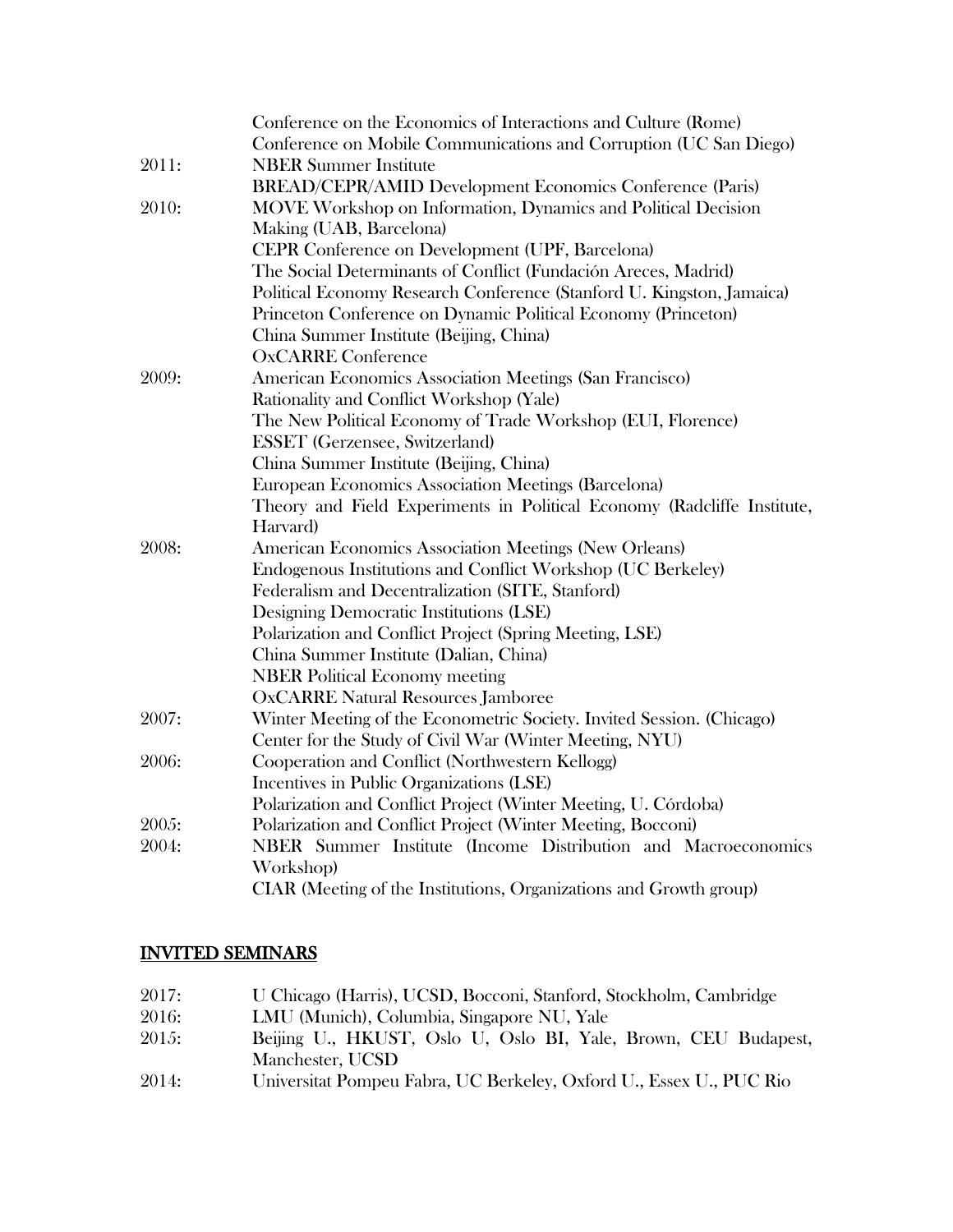| 2013: | UCLA (Anderson), UCSD, U Chicago (Harris), Cambridge, Hebrew U         |
|-------|------------------------------------------------------------------------|
|       | (Jerusalem), Stanford Econ, IIES (Stockholm)                           |
| 2012: | Stanford GSB, UC Berkeley, Northwestern Kellogg, Chicago Booth,        |
|       | University of Toronto, Johns Hopkins SAIS, UBC, USC, Paris School of   |
|       | Economics, Toulouse, Korea University                                  |
| 2011: | Royal Holloway, Leuven, CREI                                           |
| 2010: | CRESS, Bristol, Trinity College Dublin, Rotterdam, Oslo, Lausanne      |
| 2009: | Rochester, UC Berkeley, Chicago Booth                                  |
| 2008: | Sussex, U. L. Brussels, Stanford, UC Berkeley, U. de los Andes, Yonsei |
|       | University, Universitat Pompeu Fabra, Birmingham                       |
| 2007: | Princeton, Columbia, Harvard-MIT, LSE, Washington University           |
| 2006: | Universitat Pompeu Fabra, Stockholm (IIES), MIT, UC Berkeley,          |
|       | Universitat Autònoma de Barcelona                                      |
| 2005: | Northwestern Kellogg, Berkeley, Stanford GSB, Stockholm (IIES),        |
|       | Universitat Pompeu Fabra                                               |
| 2004: | Harvard-MIT Development Seminar, Brown, Harvard Government,            |
|       | Caltech, Columbia, NYU, Yale, Berkeley                                 |

#### RESEARCH INTERESTS

Political and Economic Development, Civil War and Conflict, Political and Economic History, Political Economy

# PUBLICATIONS

- "Legislative Effectiveness and Legislative Careers." (joint with James M. Snyder) Legislative Studies Quarterly, Vol. 31, Number 3, August 2006, pp: 347-381
- "The control of Politicians in Divided Societies: The Politics of Fear." *Review of Economic Studies* 74(4): 1259-1274, October 2007.
- "Defensive Weapons and Defensive Alliances." (joint with Sylvain Chassang) American Economic Review Papers and Proceedings 99(2): 282-286, May 2009.
- "Economic Shocks and Civil War." (joint with Sylvain Chassang) Quarterly Journal of Political Science 4(3): 211-228, October 2009.
- "Savings and Predation." (joint with Sylvain Chassang) Journal of the European Economic Association 8(2-3): 645-654, April-May 2010.
- "Conflict and Deterrence under Strategic Risk." (joint with Sylvain Chassang) Quarterly Journal of Economics 125(4): 1821-1858, November 2010.
- "Foreign Influence and Welfare." (joint with Pol Antràs) Journal of International Economics, 84(2): 135-148, July 2011.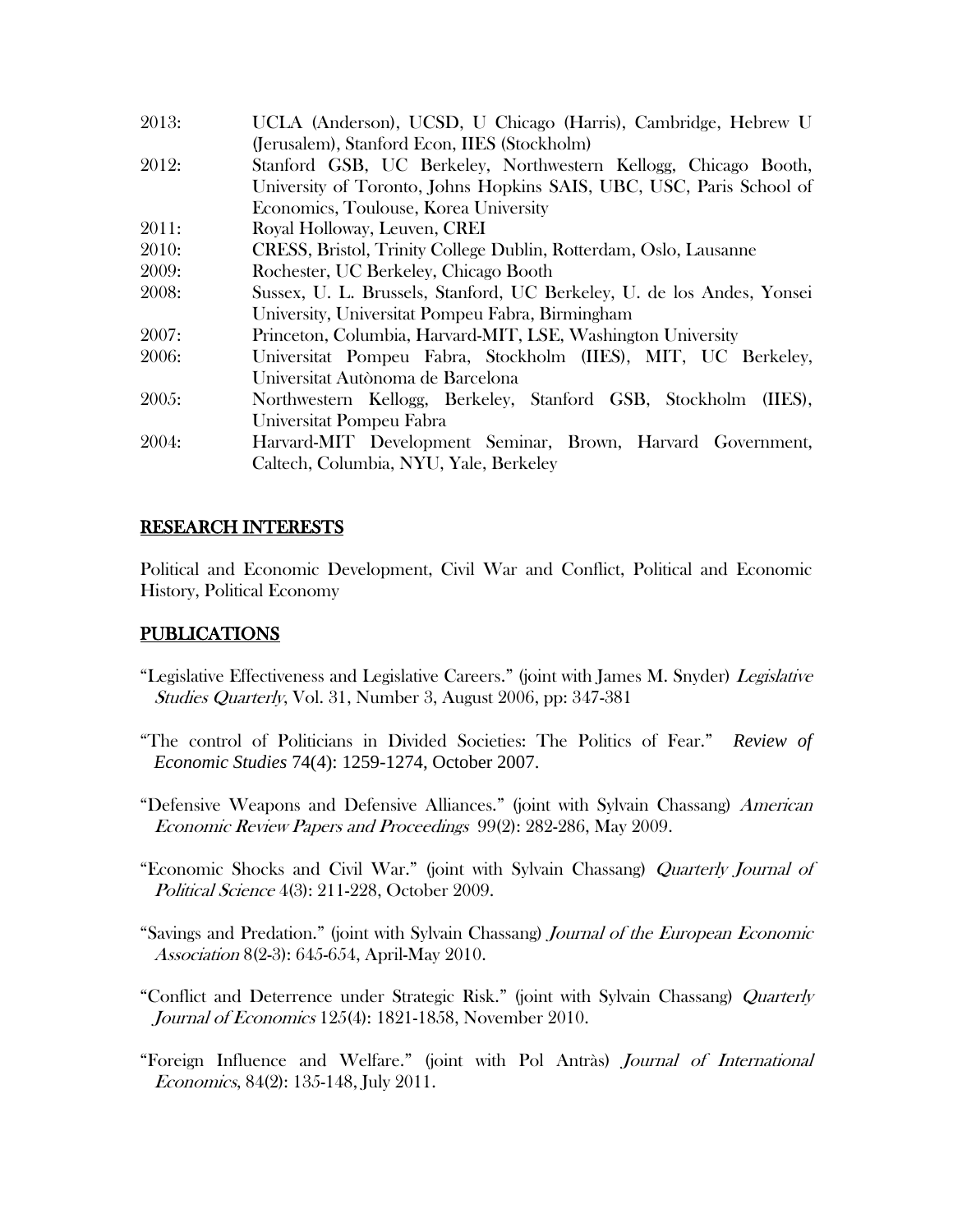"The Lesser Evil: Executive Accountability with Partisan Supporters" (joint with Erik Snowberg) Journal of Theoretical Politics 24(1): 19-45, January 2012.

"The Political Economy of Indirect Control" (joint with Pierre Yared) Quarterly Journal of Economics 127(2): 947-1015, May 2012.

"A Political Economy Theory of Partial Decentralization" (joint with John W. Hatfield) Journal of the European Economic Association 10(3): 605-633, June 2012.

- "Selective Trials: A Principal-Agent Approach to Randomized Control Trials" (joint with Sylvain Chassang and Erik Snowberg) American Economic Review 102(4): 1279-1309, June 2012.
- "The Value of Democracy: Evidence from Road Building in Kenya." (joint with Remi Jedwab, Ted Miguel, Ameet Morjaria and Robin Burgess). American Economic Review 105(6): 1817-51, June 2015.

#### WORKING PAPERS

- "Corruption, Intimidation and Whistle-blowing: a Theory of Inference from Unverifiable Reports." Joint with Sylvain Chassang. NBER working paper # 20315. Revisions requested, Review of Economic Studies.
- "The Rise and Fall of Local Elections in China: Theory and Evidence on the Autocrat's Trade-off." Joint with Monica Martinez-Bravo, Nancy Qian and Yang Yao. NBER working paper # 24032.
- "Social Fragmentation, Public Goods and Elections: Evidence from China." Joint with Monica Martinez-Bravo, Nancy Qian and Yang Yao. NBER working paper # 18633, CEPR Discussion paper # 9278, BREAD working paper # 366. Revisions requested, Journal of Public Economics.
- "Making Democracy Work: The Effect of Social Capital and Elections on Public Goods in Rural China." Joint with Nancy Qian, Xiqing Xu, Yang Yao. NBER working paper # 21058, CEPR Discussion paper # 10515, BREAD working paper # 446. Revisions requested, Journal of the European Economic Association

#### TEACHING EXPERIENCE

MBA Lectures: "Non-Market Strategy for Business" (Stanford GSB, P-230) MPA Lectures: "Quantitative Approaches and Policy Analysis" (LSE, MI-460, EC-455) "Microeconomics and Macroeconomics for Public Policy" (LSE, EC-440), also executive education version